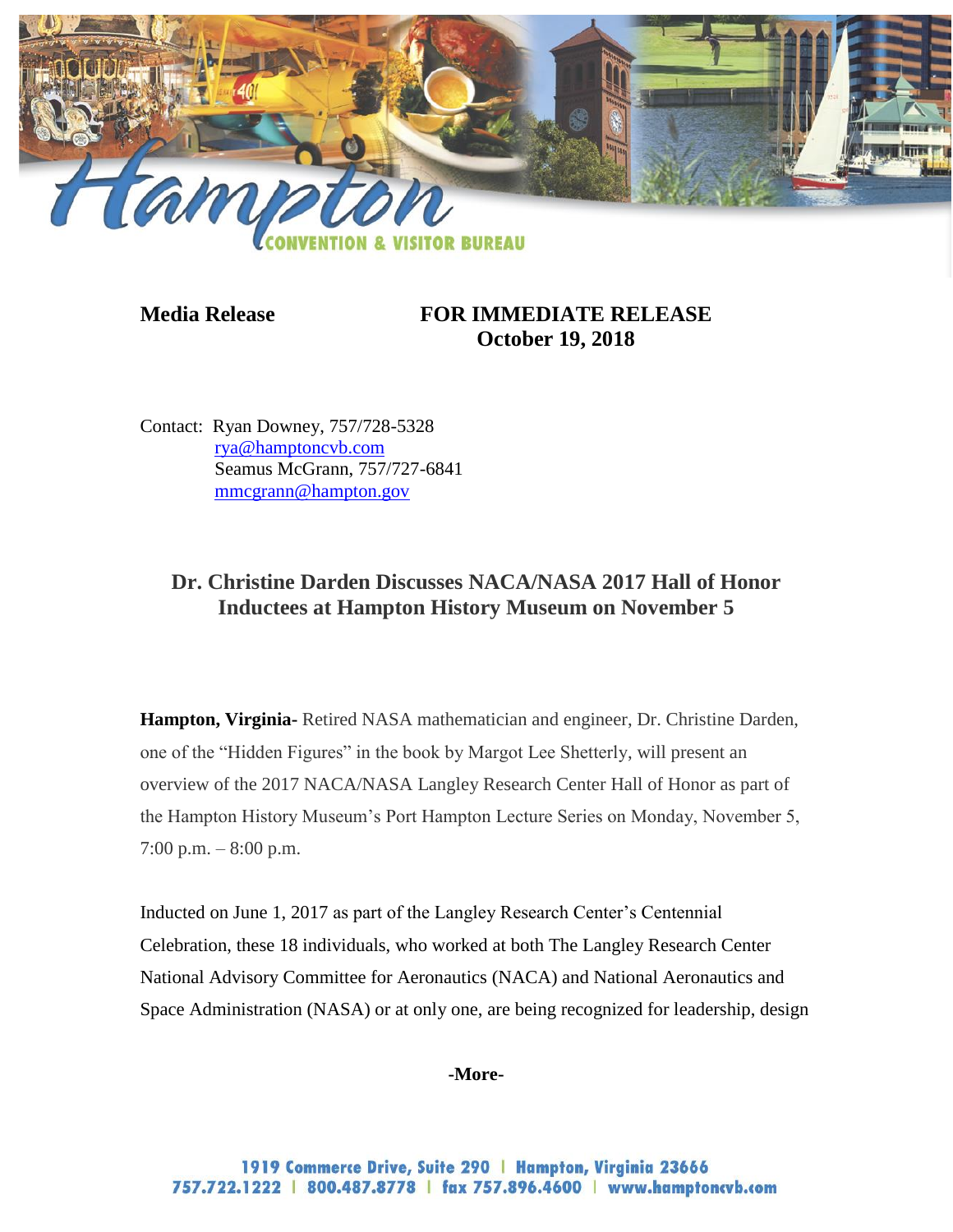of facilities, work in Atmospheric Sciences, flight testing, refinement of designs of vehicles for various flight environments, and military aircraft. This was the second class of inductees, the fist induction was held in 2015, as part of the celebration of the 100th anniversary of the NACA, which became NASA in 1958.

Darden worked at NASA Langley on supersonic flight and reducing the sonic boom for nearly 25 of her 40 years of service. She served on the selection team for the 2017 inductees. Among the inductees are fellow "Hidden Figures" Mary Winston Jackson, Katherine Coleman Goble Johnson and Dorothy J. Vaughan, along with honorees Clinton E. Brown, Robert A. "Bob" Champine, Norman L. "Norm" Crabill, Smith J. "Smitty" DeFrance, Charles J. "Charlie" Donlan, Cornelius "Neil" Driver, Roy V. Harris Jr., Harvey H. Hubbard, Dr. Joel S. Levine, James S. Martin, Jr., Dr. M. Patrick McCormick, Edward C. "Eddie" Polhamus, Dr. James H. Starnes, Jr., Dr. James H. Starnes, Jr., Dr. Floyd L. Thompson, and Charles H. "Charlie" Zimmerman.

### **More about the 2017 Inductees from the NASA website:**

**Clinton E. Brown** (1920–2008) was a brilliant experimentalist and theoretician who contributed legendary advancements to the aeronautics and space programs of the NACA and NASA.

**Robert A. "Bob" Champine** (1921–2003) was an outstanding research test pilot who made significant contributions to NASA's aeronautics and space programs. He was a notable contributor to the understanding of phenomena that occur during transonic and supersonic flight. He logged over 11,300 flight hours in over 155 different aircraft. **Norman L. "Norm" Crabill** (1926 - ) had an extraordinary 36-year career at the NASA Langley Research Center, during which he made major contributions to the research activities of the NACA and NASA in aeronautics and space programs. These accomplishments included key roles during critical Langley programs including rocketboosted supersonic model research, satellite launches, lunar observations, missions to Mars, and characterization of phenomena in severe storms.

**Smith J. "Smitty" DeFrance** (1896 -1985) spent 18 of his 43 years with the NACA and NASA working at the NACA Langley Memorial Aeronautical Laboratory, where he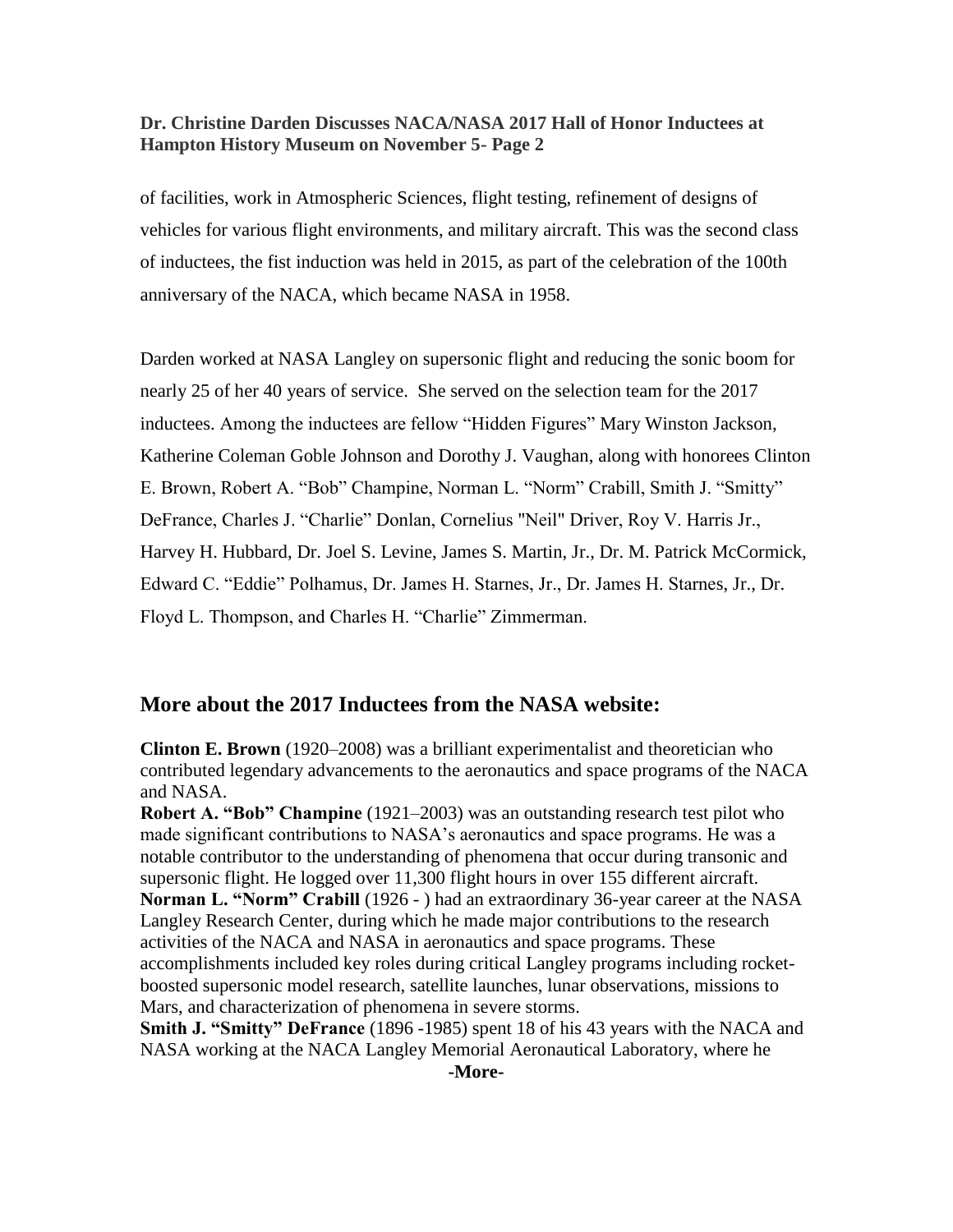gained fame as a test pilot in flight projects and as designer and manager of unique wind tunnels that helped gain worldwide recognition of the laboratory at the leading edge of technology. He was selected to become the first Engineer-in-Charge (Director) of the new NACA Ames Aeronautical Laboratory at Moffett Field, California, in 1939 and transferred to begin operations there in 1940.

**Charles J. "Charlie" Donlan** (1916–2011) retired from the NASA Langley Research Center after a 38-year career in which he was a successful researcher, a key manager, and leader who was extensively involved in the development of unique facilities and research techniques, and the formulation, implementation, and direction of technical programs in support of NASA's manned and unmanned exploration of space.

**Cornelius "Neil" Driver** (1925–2009) was a visionary of advanced aeronautical systems, especially supersonic civil transports, for which he was NASA's chief advocate, technical expert, and spokesman.

**Roy V. Harris Jr.** (1935- ) is an internationally recognized authority in the field of supersonic aerodynamics. In his roles as a researcher and manager, he contributed pioneering computer-based tools for rapid analysis of advanced configurations, participated in many high priority U.S. civil and military programs, and has been a vital figure in support of NASA's aeronautics programs.

**Harvey H. Hubbard** (1921–2012) was an international leader in the field of noise generation and reduction. His research and leadership had, and continues to have, a profound effect in the aircraft industry–where noise is an international issue affecting the development, growth, and regulation of air transportation. His seminal research on aircraft noise provided fundamental information on the understanding of noise sources, as well as noise reduction techniques through vehicle design and operation.

**Mary Winston Jackson** (1921–2005) successfully overcame the barriers of segregation and gender bias to become a professional aerospace engineer and leader in ensuring equal opportunities for future generations.

**Katherine Coleman Goble Johnson** (1918 - ) is an African-American mathematician who made valuable contributions to critical aeronautics and space programs of the NACA and NASA. Overcoming the constraints of segregation and gender bias, she progressed from mathematical tasks, such as computing experimental flight and ground-test data using a mechanical Frieden calculator for the NACA, to the application of spacecraft trajectories and spacecraft control calculations for NASA. Her life, 33-year career, and contributions are discussed in the best-selling 2016 book "Hidden Figures" by Margot Lee Shetterly and the Academy-Award nominated motion picture of the same name. Her story has become widely known and is a stimulus for the interests of young people in science, technology, engineering, and mathematics (STEM) activities across the nation. **Dr. Joel S. Levine** (1942-) is an internationally recognized planetary scientist, with exceptional expertise in the atmospheres of Earth and Mars. His 41-year career as a senior research scientist in the Langley Science Directorate resulted in vital contributions to many NASA programs.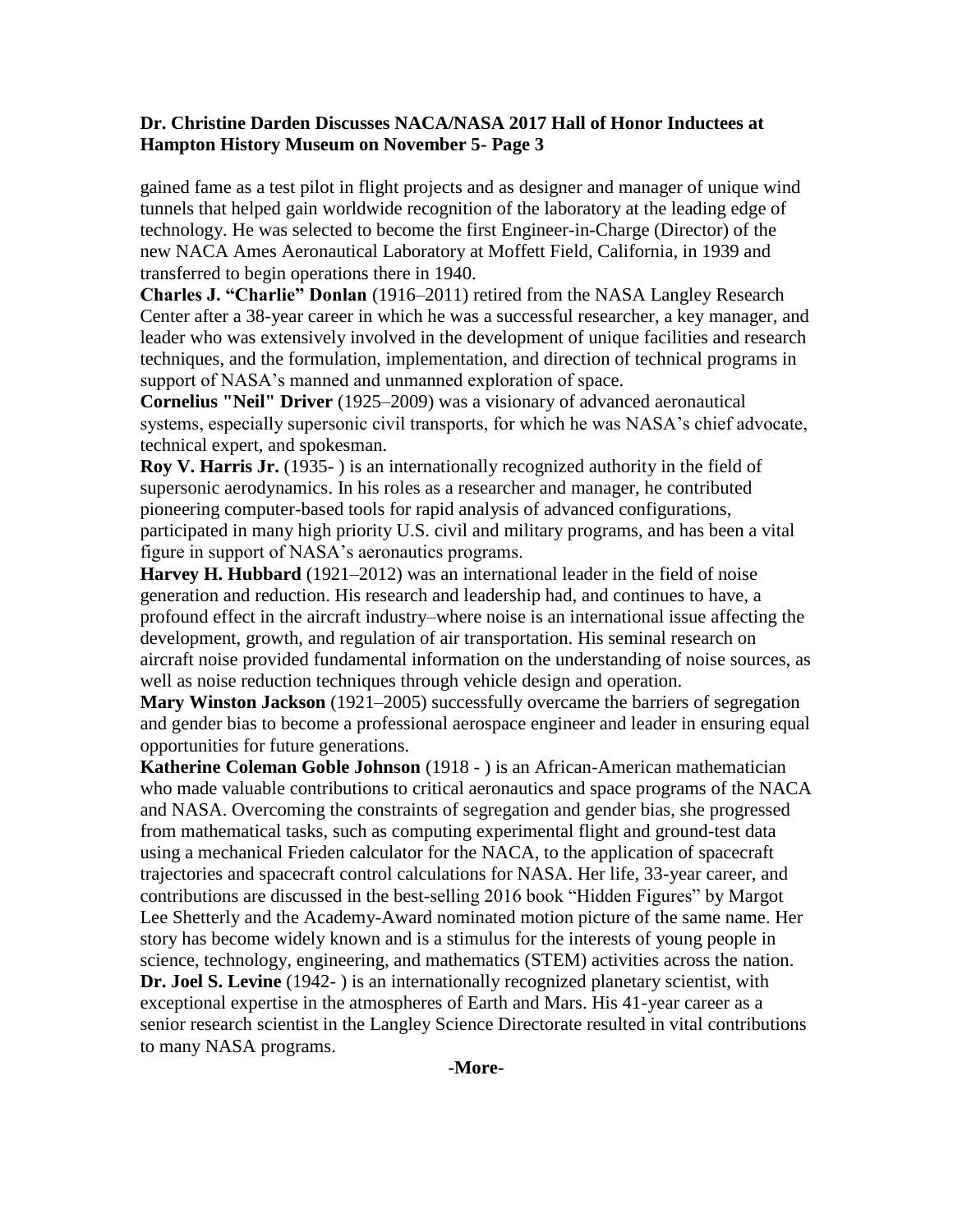**James S. Martin, Jr.** (1920–2002) was the NASA Program Manager for the Viking Project that successfully landed the robotic Viking I and Viking II spacecraft on Mars in 1976. The Viking landers made the first successful soft touchdowns by spacecraft on another planet, and their companion orbiters sent the first global maps of Mars back to Earth the following year. Martin led this unprecedented effort and the 750-member nationwide team of NASA, industry and academia. The highly successful Viking mission was accomplished after many years of hard effort by Jim Martin and his team.

**Dr. M. Patrick McCormick** (1940 - ) is recognized worldwide as a leader in satellite remote sensing. His research has led to many discoveries and contributions in the field of atmospheric sciences in the areas of aerosols, clouds, and ozone, and their impact on the Earth's climate and atmospheric chemistry.

**Edward C. "Eddie" Polhamus** (1923–2001) was a brilliant aerodynamicist and engineer who contributed three revolutionary advances in aeronautics – the first practical concept for variable-sweep wings, a methodology for the prediction and control of vortex flows, and applications of cryogenic technology to wind-tunnel testing.

**Dr. James H. Starnes, Jr.** (1939 –2003) is internationally recognized for his lasting technical and leadership contributions to advance aerospace structures and composite structures. He provided outstanding service to NASA and the nation as a leading structures expert, mentored a generation of engineers; and contributed extensive service to professional societies.

**Dr. Floyd L. Thompson** (1898–1976) was the third Director of NASA Langley Research Center, serving in that capacity from 1960 to 1968. He was an outstanding Center leader during the challenging beginning of the crewed space flight era. He guided research leading to programs of international importance, including Project Mercury, the concept of erectable space vehicles which led to the development of Echo, the world's first passive communications satellite; and the first solid-fueled launch vehicle, Scout, to propel a satellite into orbit.

**Dorothy J. Vaughan** (1910–2008) was the first African-American female supervisor of the NACA, advancing to become an expert in digital computers and their applications in NASA programs.

**Charles H. "Charlie" Zimmerman** (1908–1996) was an innovative designer of revolutionary research facilities, unconventional aircraft, and advanced flying vehicles. He was an expert in the field of stability and control of aircraft, as well as in flight dynamics. In addition to his aeronautical contributions, Zimmerman also participated in early studies that stimulated the NACA research on spaceflight. He became a participant in Project Mercury and led advanced studies of vertical takeoff and landing (VTOL) aircraft.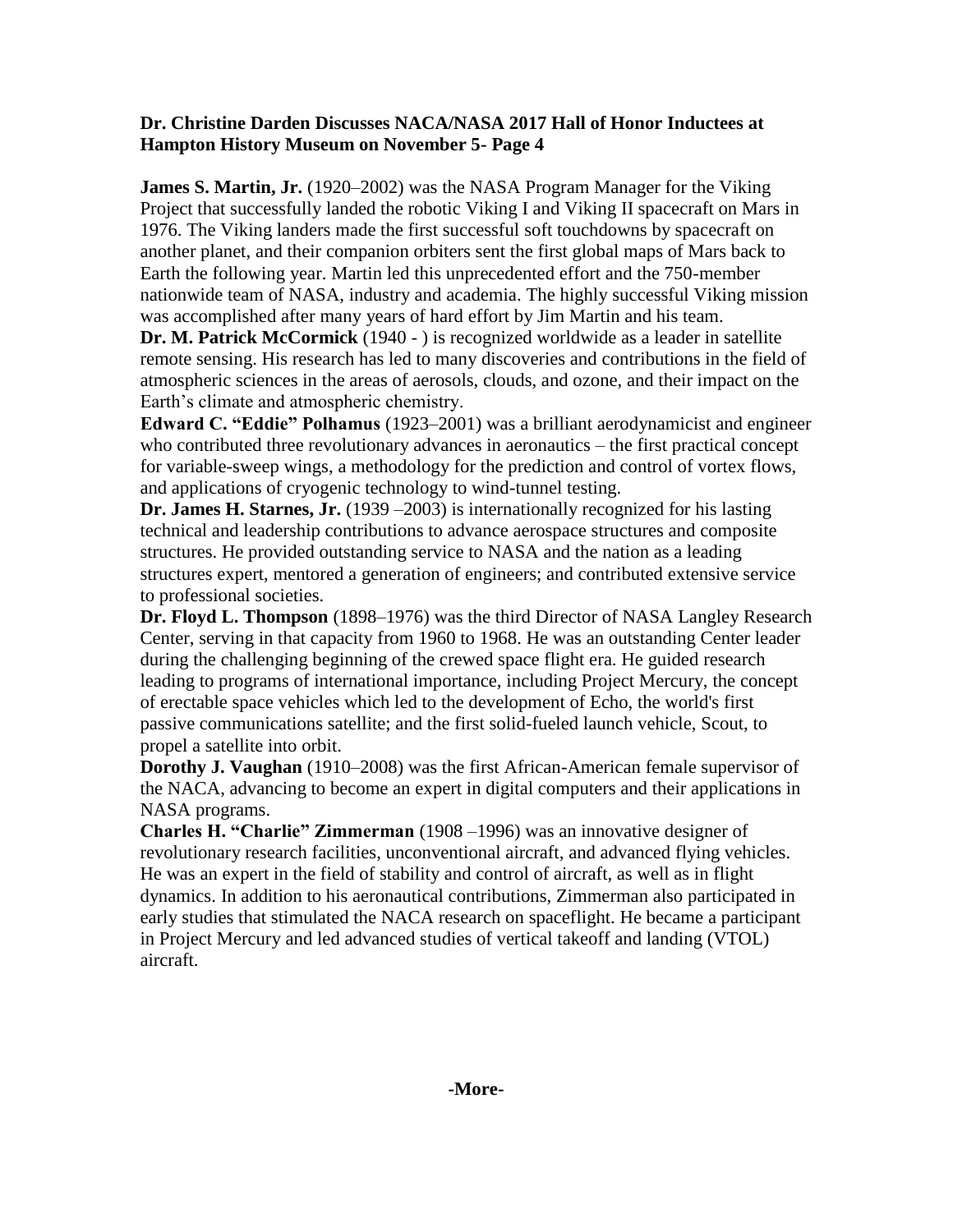#### **About Dr. Christine M. Darden**

Dr. Christine M. Darden, a native of Monroe, North Carolina, was employed by the NASA Langley Research Center on June 27, 1967 and assigned to the Re-Entry Physics Branch of the Laboratory's High Speed Aerodynamics Division as an Aerospace Technologist (AST) Data Analyst. Darden worked in the Computer Office of this Branch supporting the engineers until 1972, when she was reassigned to an Engineering Section to work on minimizing the sonic boom of aircraft flying at supersonic speeds. As her first assignment in the engineering section, Darden developed a computer code to give guidance on designing airplanes to generate a minimized sonic boom. Darden later facilitated a group of industry, academia and government engineers, who coordinated the NASA approach to reducing the sonic boom. She also personally lead the Design and Operation element of this approach—where analytical and computational methods were used, and models were designed, built, and tested in the supersonic wind tunnels, and reports written as the research progressed. In 2002, after years of research, a successful flight test validation of the design approach was held in California. During her career, Darden authored 52 technical reports and articles and was awarded a NASA Gold Medal for her contributions to the NASA Sonic Boom Program.

In 1999, Darden was appointed to the Senior Executive Service at NASA Langley as Director of the Aero-Performing Center Management Office. She subsequently served as the Langley Assistant Director for Strategic Planning and the Director of the Office of Strategic Communications and Education. In March 2007, 3 months shy of 40-years of service at NASA Langley, Darden retired from Federal Service.

Dr. Christine M. Darden has a Bachelor's Degree in Mathematics Education from Hampton Institute (now University), a Master's Degree in Applied Mathematics from Virginia State College (now University), and the Doctor of Science Degree in Mechanical Engineering from George Washington University in Washington, DC. Dr. Darden served on the Joint Langley Alumni Association (LAA)/ NASA Langley Team which recommended the 2017 Inductees into the NACA/NASA Hall of Honor.

#### **Hampton History Museum**

Admission to the talk is free for museum members, \$5 for non-members. The Hampton History Museum is located at 120 Old Hampton Lane in Downtown Hampton. There is free parking in the garage across the street from the museum. For more information call 757-727-1102 or visit [www.HamptonHistoryMuseum.org.](http://www.hamptonhistorymuseum.org/)